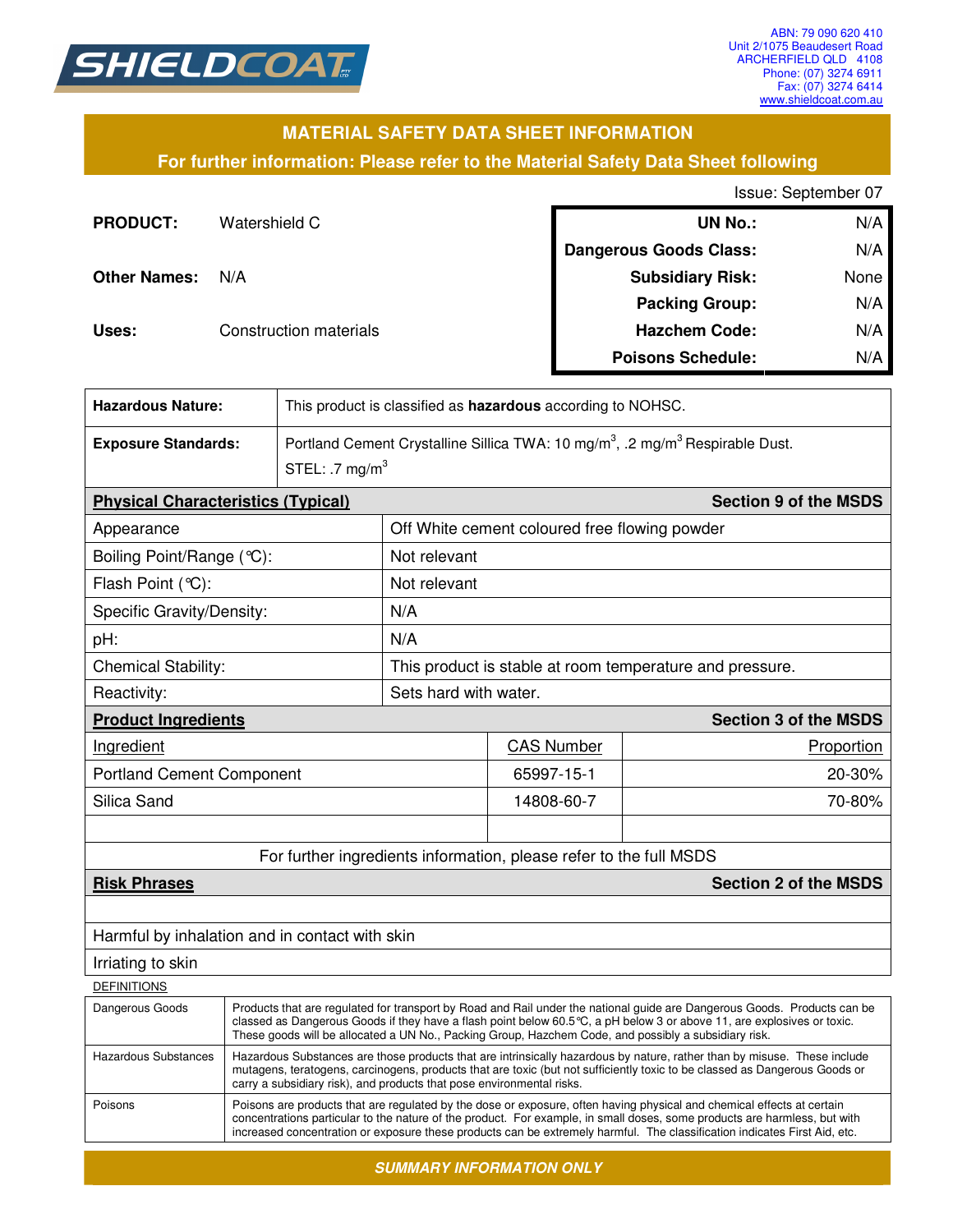

## *1. IDENTIFICATION*

| <b>Product Name:</b>      | Watershield C                                |
|---------------------------|----------------------------------------------|
| <b>Other Names:</b>       | N/A                                          |
| <b>Chemical Family:</b>   | Cementious powder                            |
| <b>Molecular Formula:</b> | Not Applicable                               |
| <b>Recommended Use:</b>   | <b>Construction materials</b>                |
| Supplier:                 | Shieldcoat Pty Ltd                           |
| ABN:                      | 79 090 620 410                               |
| <b>Address:</b>           | 2/1075 Beaudesert Road, Archerfield Qld 4108 |
| Telephone:                | +61 7 3274 6911                              |
| Fax:                      | +61 7 3274 6414                              |
| <b>Emergency Phone:</b>   | 0414 479 458                                 |
| All other inquiries:      | +61 7 3274 6911                              |

## *2. HAZARDS IDENTIFICATION*

#### **Hazard Classification**

This product is classified as hazardous according to Australian Safety and Compensation Council criteria.

#### **Hazard Category**

Non Allocated

#### **Risk Phrases**

| Harmful by inhalation and in contact with skin |
|------------------------------------------------|
| Irriating to skin                              |
| <b>Safety Phrases</b>                          |
| S 2: Keep out of the reach of children         |
| S 9: Keep container in a well-ventilated place |
| S 16: Keep away from sources of ignition       |
| S 23: Do not breath powder                     |

S 24/25: Avoid contact with skin and eyes

#### **Dangerous Goods Classification**

3

#### **Poisons Schedule**

6

## *3. COMPOSITION: Information on Ingredients*

| <b>Chemical Ingredient</b>       | <b>CAS Number</b> | Proportion $(\% v/v)$ |
|----------------------------------|-------------------|-----------------------|
| <b>Portland Cement Component</b> | 65997-15-1        | 20-30%                |
| Silica Sand                      | 14808-60-7        | 70-80%                |
|                                  |                   |                       |
|                                  |                   |                       |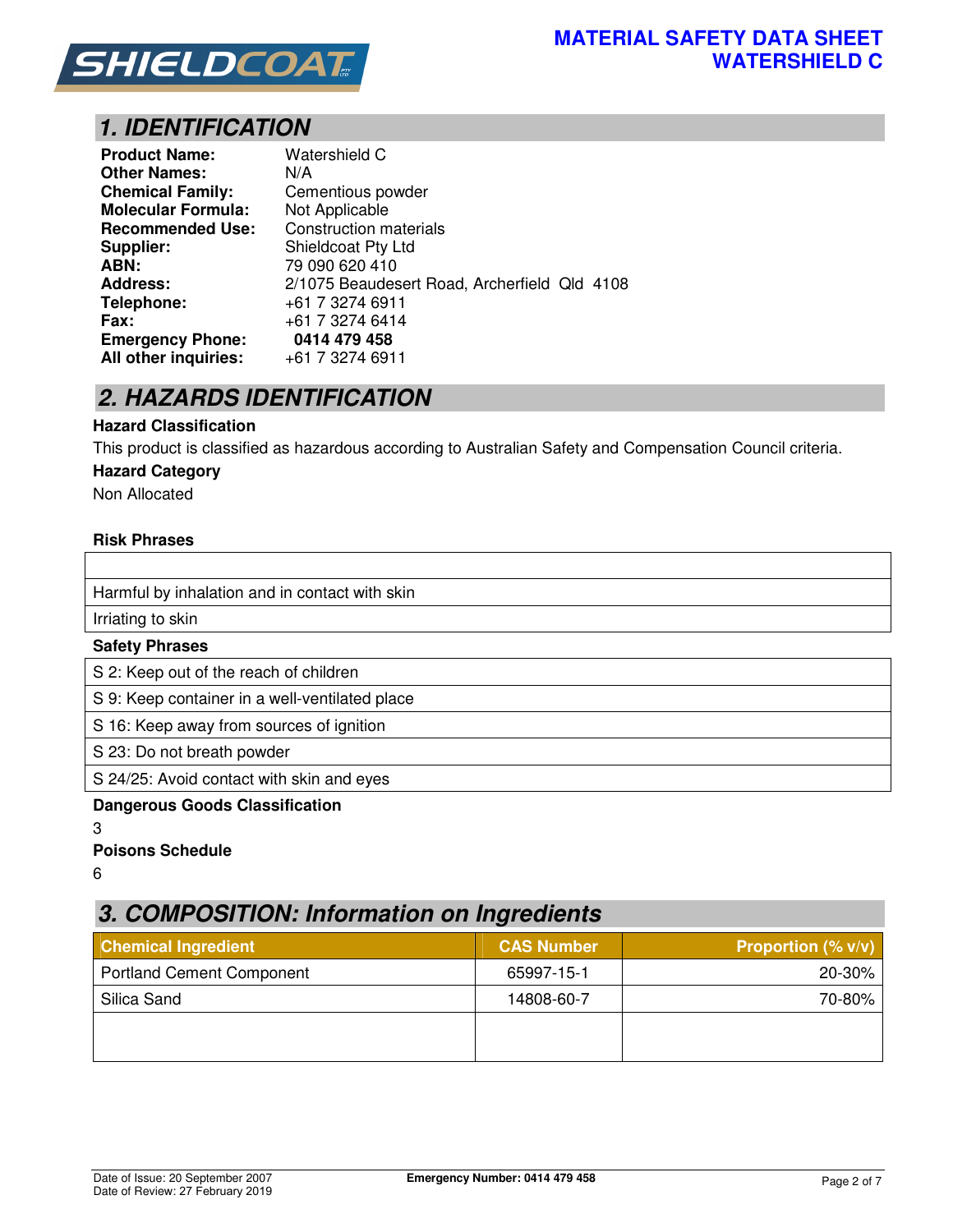

# *4. FIRST AID MEASURES*

#### **For advice, contact Poisons Information Centre (Phone Australia: 13 1126) or a doctor.**

#### **Ingestion**

If swallowed, DO NOT induce vomiting. Keep at rest. Seek immediate medical attention.

#### **Eye Contact**

Flush eyes with large amounts of water until irritation subsides. Seek immediate medical attention.

#### **Skin Contact**

Flush area with large amounts of water and wash area with soap if available. Remove contaminated clothing, including shoes, and launder before reuse. Seek medical attention for skin irritations.

#### **Inhalation**

Using proper respiratory protection, immediately remove the affective victim from exposure. Administer artificial respiration if breathing has stopped. Keep at rest. Seek immediate medical attention.

#### **First Aid Facilities**

Provide eye baths and safety showers.

#### **Medical Attention**

Treat according to symptoms. Avoid gastric lavage - aspiration of product to the lungs may result in chemical pneumonitis.

## *5. FIRE FIGHTING MEASURES*

Shut off product that may 'fuel' a fire if safe to do so. Allow trained personnel to attend a fire in progress providing fire fighters with this Material Safety Data Sheet. Prevent extinguishing media from escaping to drains and waterways.

#### **Suitable Extinguishing Media**

N/A

#### **Hazards from combustion products**

N/A

#### **Precautions for fire fighters and special protective equipment**

Full protective clothing and self-contained breathing apparatus

#### **Hazchem Code**

N/A

## *6. ACCIDENTAL RELEASE MEASURES*

#### **Emergency Procedures**

Avoid contaminating waterways, drains or sewers as material will harden and a possibility of blocking the flow of water.

When in contact with water elements the PH will rise and give a sufficient increase that may be toxic to aquatic life in these circumstances.

Disposal of product requires reference to any appropriate authority in your State. Dispose of material through a licensed contractor. Suitable for disposal by approved waste disposal agent.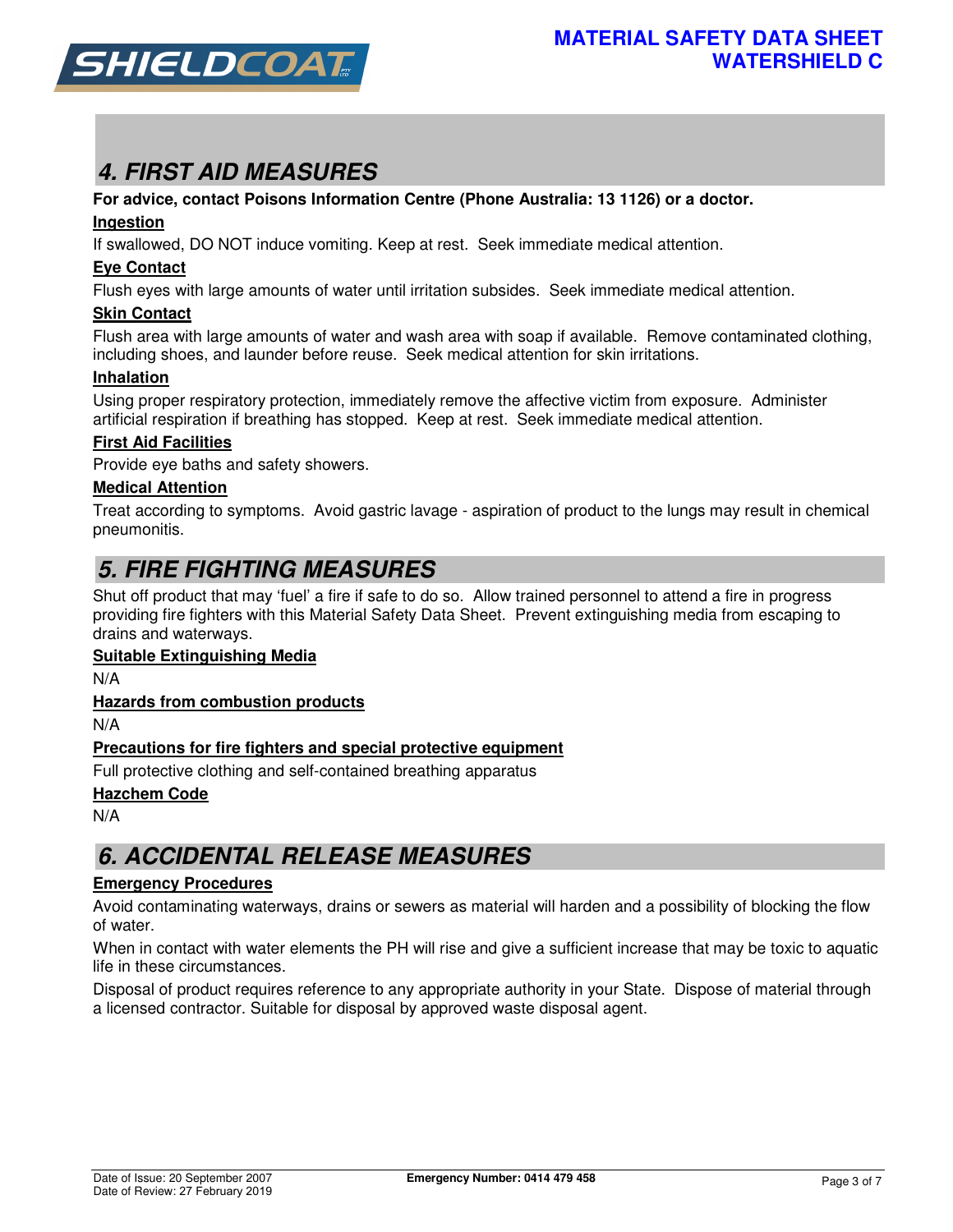

# *7. HANDLING AND STORAGE*

#### **Precautions for Safe Handling**

Wear gloves, eye protection, mask and suitable clothing when handling.

#### **Conditions for Safe Storage**

Store in a cool, dry place away from direct sunlight. Do not pressurise, cut, heat or weld containers - residual vapours are flammable. This product is flammable and will fuel a fire in progress.

#### **Incompatible Materials**

N/A

# *8. EXPOSURE CONTROLS: PERSONAL PROTECTION*

#### **National Exposure Standards**

The time weighted average concentration (TWA) for Portland Cement Crystalline Silica is: 10 mg/m<sup>3</sup>, .2mg/m<sup>3</sup> respirable dust TWA which means the highest allowable exposure concentration in an eight-hour day for a fiveday working week. The short term exposure limit (STEL) is: .7 mg/m<sup>3</sup>, which is the maximum allowable exposure concentration over a 15 minute period which should not be exceeded at any time in a normal eight hour workday.

Replacing a TWA or STEL value for some products is a Peak Limitation value (Peak): None applies in this case. In addition to the exposure concentrations may be a subsidiary caution in such cases where the product is a skin sensitiser, represented as (Sk), where none applies in this case.

According to current knowledge these concentrations should neither impair the health, nor cause undue discomfort to, nearly all workers. These exposure standards are guides to be used in the control of occupational health hazards. All atmospheric contamination should be kept to as low a level as is workable. Exposure standards should not be used as fine dividing lines between safe and dangerous concentrations of chemicals. They are not a measure of relative toxicity.

#### **Engineering Controls: Ventilation**

The use of local exhaust ventilation is recommended to control process emissions near the source. Laboratory samples should be handled in a fume hood. Provide mechanical ventilation of confined spaces. Use explosion proof equipment.

#### **Personal Protective Equipment**

**Respiratory Protection:** Where concentrations in air may approach or exceed the limits described in the National Exposure Standards, it is recommended to use a half-face filter mask to protect from overexposure by inhalation. A type P1 filter complying to AS/NZS 1715 and AS/NZS 1716 material is considered suitable for this product.

**Eye Protection:** Always use safety glasses with side shields or goggles conforming to AS/NZS when handling this product.

**Skin/Body Protection:** Always wear long sleeves, long trousers, or coveralls, and enclosed footwear or safety boots when handling this product. It is recommended that gloves be worn when handling this product that conforms to AS/NZS 2161.

# *9. PHYSICAL AND CHEMICAL PROPERTIES*

| <b>Property</b>            | Unit of measurement        | <b>Typical Value</b>       |
|----------------------------|----------------------------|----------------------------|
| Appearance                 | None                       | Off White cemetious powder |
| <b>Boiling Point/Range</b> | ℃                          | N/A                        |
| <b>Flash Point</b>         | °C                         | N/A                        |
| SG/Density ( $@$ 15°C)     | $g/ml$ ; kgm <sup>-3</sup> | N/A                        |
| Vapour Pressure @ 20°C     | kPa                        | None                       |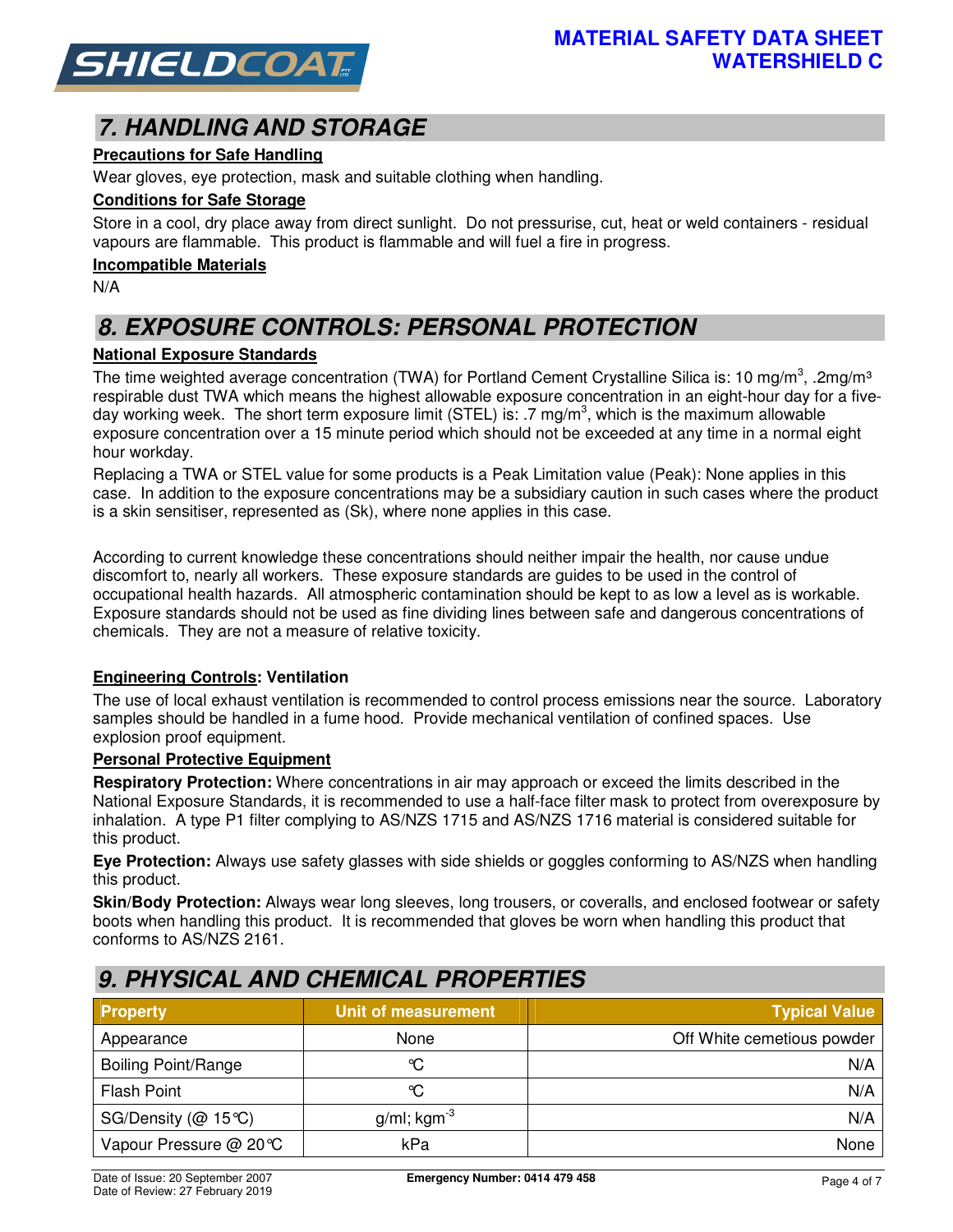

### **MATERIAL SAFETY DATA SHEET WATERSHIELD C**

| <b>Property</b>                 | <b>Unit of measurement</b> | <b>Typical Value</b> |
|---------------------------------|----------------------------|----------------------|
| Vapour Density @ 20℃            | $g/ml$ ; kgm <sup>-3</sup> | None                 |
| <b>Autoignition Temperature</b> | $\infty$                   | N/A                  |
| Explosive Limits in Air         | % vol/vol                  | N/A                  |
| <b>Bulk Density</b>             | Kg/m <sup>3</sup>          | $-1300$              |
| Percent volatiles               | % vol/vol                  | N/A                  |
| Acidity/alkalinity as pH        | None                       | Not applicable       |
| Solubility in Water             | g/                         | Soluble in water     |
| Other solvents                  |                            | N/A                  |

The values listed are indicative of this product's physical and chemical properties. For a full product specification, please consult the Technical Data Sheet.

## *10. STABILITY AND REACTIVITY*

#### **Chemical stability**

This product is stable at room temperature and pressure.

#### **Conditions to avoid**

Ignition sources, heat: excessive sunlight or UV exposure

#### **Hazardous decomposition products**

N/A

#### **Hazardous reactions**

Sets hard with water

#### **Hazardous polymerisation**

Will not occur

## *11. TOXICOLOGICAL INFORMATION*

#### **Acute Effects**

#### **Ingestion**

If swallowed, may cause lung damage on vomiting. Will cause central nervous system depression. May cause discomfort on swallowing. Vapours will cause drowsiness and dizziness and ingestion may result in headaches and nausea.

#### **Eye Contact**

Eye contact with this product will cause redness and swelling with a burning sensation.

#### **Skin Contact**

This product is irritating to the skin with prolonged exposure. It may result in dryness and cracking.

#### **Inhalation**

Harmful by inhalation. Vapours will cause dizziness and drowsiness. There is the possibility of organ damage over prolonged use or exposure. Central Nervous System depression includes nausea, headaches, dizziness, and possibly loss of consciousness.

#### **Toxicological Information**

No Toxicological information is available for this product.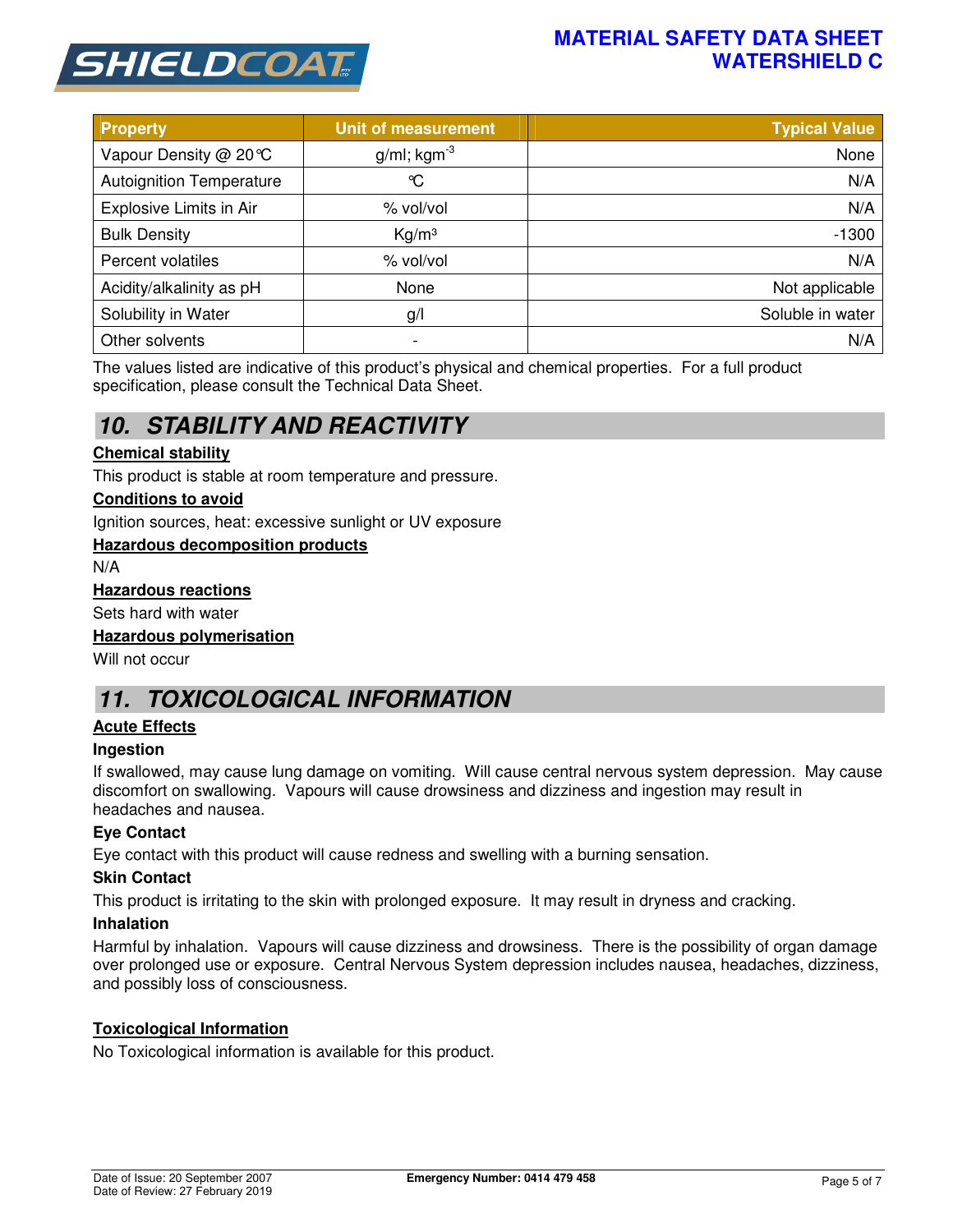

# *12. ECOLOGICAL INFORMATION*

#### **Ecotoxicity**

#### **Aquatic Toxicity:**

Avoid contaminating waterways, drains and sewers as material will harden with a possibility of blocking flow of water. When in contact with water, cements will cause the ph to rise and give a sufficient increase that may be toxic to aquatic life in these circumstances.

## *13. DISPOSAL CONSIDERATIONS*

#### **Disposal Methods**

Empty packaging should be taken for recycling, recovery or disposal through a suitably qualified or licensed contractor. Care should be taken to ensure compliance with national and local authorities. Packaging may still contain product residue that may be harmful.

## *14. TRANSPORT INFORMATION*

|                            | <b>Road and Rail Transport</b> | <b>Marine Transport</b> | <b>Air Transport</b> |
|----------------------------|--------------------------------|-------------------------|----------------------|
| UN No.                     | Non Allocated                  | Non Allocated           | Non Allocated        |
| Proper<br>Shipping<br>Name | Non Allocated                  | Non Allocated           | Non Allocated        |
| DG Class                   | Non Allocated                  | Non Allocated           | Non Allocated        |
| Packing<br>Group           | Non Allocated                  | Non Allocated           | Non Allocated        |
| Hazchem                    | Non Allocated                  | Non Allocated           | Non Allocated        |

#### **Dangerous Goods Segregation**

This product is classified as Non-Dangerous Goods for Transport by Road and Rail.

## *15. REGULATORY INFORMATION*

**Poisons Schedule:** Not Poisonous

**Risk Statement:** R38 Irritating to skin

R41 Risk of serious damage to eyes

**Safety Statement:** S2 Keep out of reach of children

S 26 In case of contact with eyes, rinse immediately with plenty of water and contact a doctor or Poisons Information Centre

S62 If swallowed do not induce vomiting; seek medical advice immediately and show container label

S24/25 Avoid contact with skin and eyes.

S36/37/39 wear suitable protective clothing, gloves and eye/face protection.

**Hazard Category:** Irritant